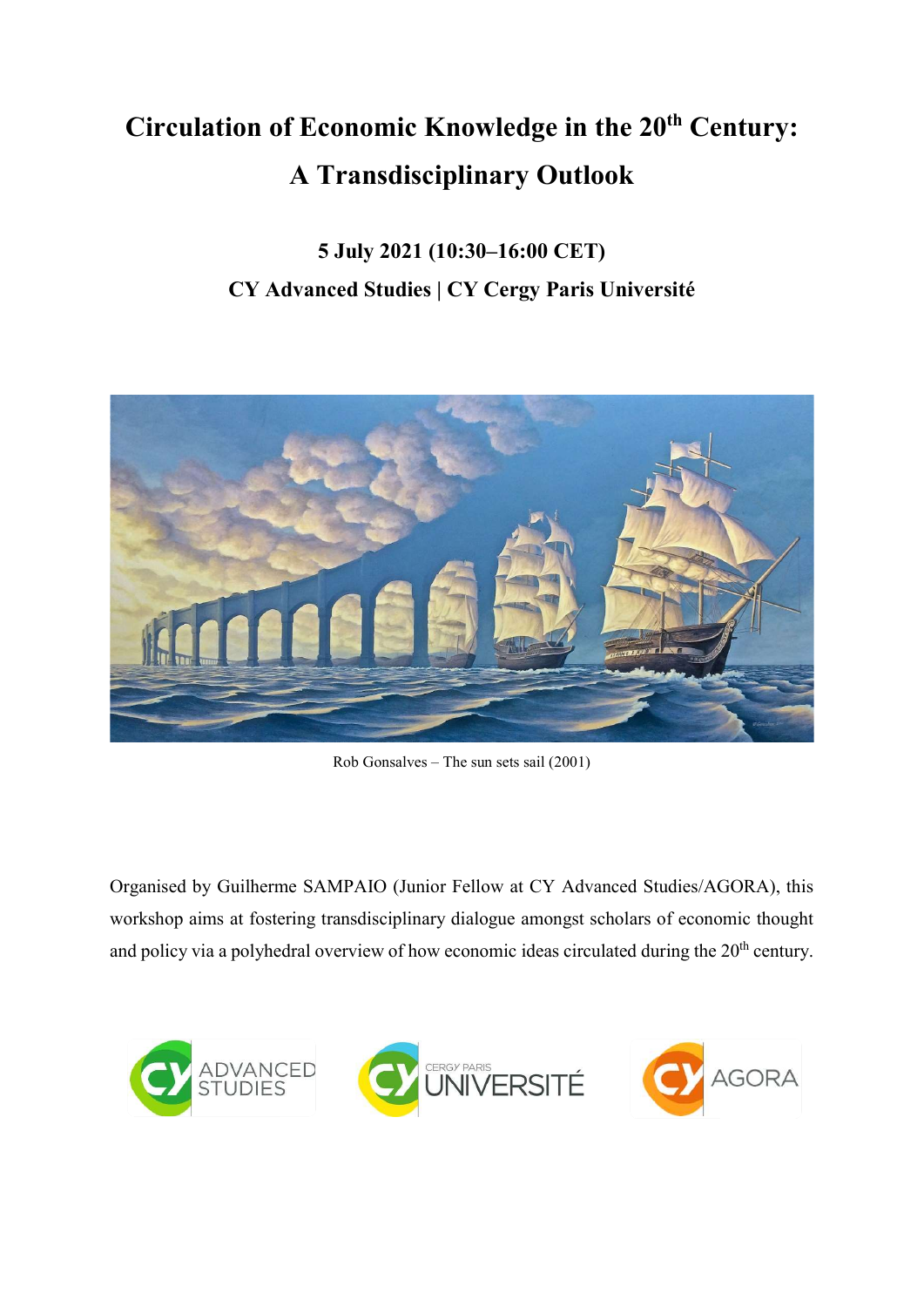## Abstract

With the political tensions generated by financial and economic globalisation rising, the past two decades have witnessed a blossoming of historical interest in how economic knowledge circulates across physical and intellectual borders. Specialists in new international history and financial history have accordingly been giving increasing attention to how, since the  $19<sup>th</sup>$  century, intergovernmental organisations and banking forums have served as vehicles for generating, reproducing, and disseminating economic ideas and resulting policy advice.<sup>1</sup>

Meanwhile, impacted above all by the sociology of scientific knowledge (and arguably less so by the contextualist turn in the history of political thought), economists have started to unshackle themselves from dated epistemological traditions by studying economic thought in all of its wider ramifications. Besides looking beyond Western contexts, scholars are increasingly engaging with economic thought as practised within and for society at large, as conceived with or by actors other than economists and via media other than the written journal article. There has likewise been a spate of interest for its diffusion through national and international networks.<sup>2</sup>

Nevertheless, although they are often studying similar subjects within similar chronologies, the dialogue between scholars of economic ideas hailing from History with those coming from Economics remains infrequent. If economists have long debated about whether John Maynard Keynes's thought differed from the manifold Keynesianisms it unleashed, political and economic historians still lazily refer to Keynesianism as a homogenous, catch-all concept.<sup>3</sup> Meanwhile, John Burrow's advice to study ideas as an 'informed eavesdropper on the intellectual conversations of the past' contrasts with the unending tendency of (some) economists to impose present-day concerns upon internalist readings of the 'authoritative' historical actors *du jour*.<sup>4</sup>

This workshop nurtures that fragile transdisciplinary dialogue by bringing together scholars of diverse backgrounds interested in providing a contextualised and polyhedral view of how economic ideas circulated during the 20<sup>th</sup> century. Two main strands of analysis, focusing on the determinants and means of ideational transfers, will be pursued:

- a) How international networks fomented projects for economic union and financial globalisation along with the epistemological homogeneity underlying them.
- b) How the birth of the mass consumption society triggered efforts to visually reconceive how economic knowledge is presented and reproduced.

 $\overline{a}$ 

<sup>&</sup>lt;sup>1</sup> See Youssef Cassis and Alexis Drach (eds.), *Financial Deregulation: a Historical Perspective* (OUP, 2021).

<sup>&</sup>lt;sup>2</sup> For two recent examples: Michele Alacevich and Mauro Boianovsky (eds.), 'The Political Economy of Development Economics: A Historical Perspective', HOPE 50, S1 (2018); and Pedro Duarte Garcia and Yann Giraud (eds.), 'Economics and Engineering: Institutions, Practices, and Cultures', *HOPE* 52, S1 (2020).

 $3$  See Philip Nord, France's New Deal: From the Thirties to the Postwar Era (Princeton, 2010).

<sup>&</sup>lt;sup>4</sup> John Burrow, *The Crisis of Reason: European Thought, 1848–1914* (Yale, 2000), x; and Donald Winch, 'Intellectual History and the History of Economics', in Richard Whatmore and Brian Young (eds.), A Companion to Intellectual History (Blackwell, 2016), 170–83.